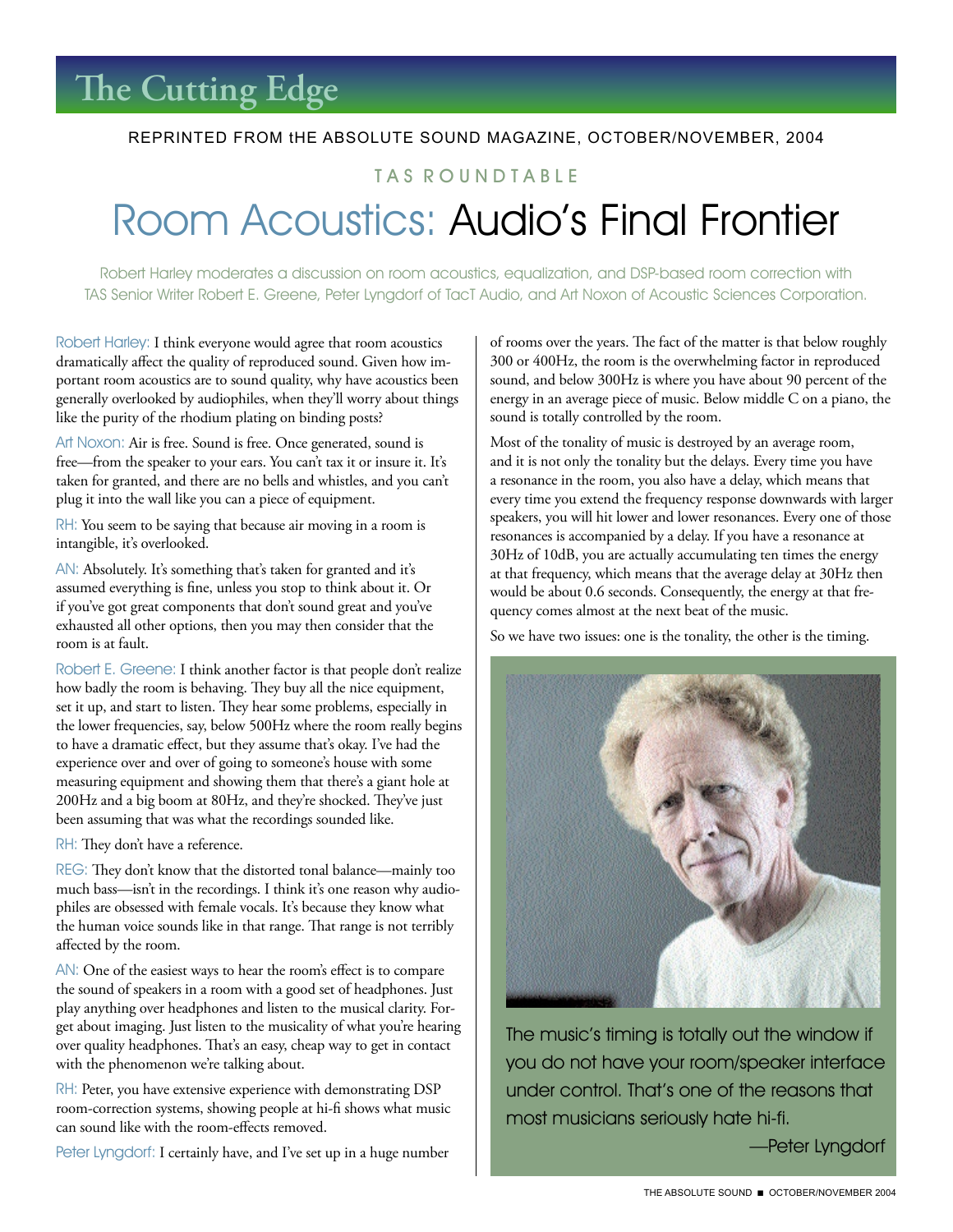# **The Cutting Edge**

And timing is totally out the window if you do not have your room/speaker interface under control, and I believe that's one of the reasons that most musicians seriously hate hi-fi. The music is so totally out of beat that they can't stand it. And the bigger the speaker and the more powerful the system, the more they hate it.

Another thing which is quite interesting and actually quite funny is that a lot of manufacturers are consistently saying that their equipment needs to break in for two weeks or three weeks or four weeks, and I believe that is almost entirely nonsense, because very few products change dramatically over a few weeks. I think what they wait for is that the customer runs through all of his CDs one more time and finds another two or three tracks that sound pretty good in his room.

RH: On the face of it, equalizers appear to be a tempting solution to fixing these problems, but

audiophiles have abandoned them. Is equalization fundamentally flawed, or has the problem been in the execution of the products?

REG: Everybody in the consumer world has got it in his head that equalization adds phase shift, but, of course, it's really just the other way around. If you equalize the resonances out of a room, the correct timing is restored. The resonances themselves are generating phase shift. The resonances are technically known as "minimum phase." When you take away the resonance with equalization, the timing the phase—also corrects itself.

AN: Equalization has disappeared from high-end audio. All the image-distorting widgets, which include equalizers, were taken out of high-end systems, just about the same time that the [Dahlquist] DQ-10 appeared and speaker designers realized that they had to get their speakers phase-aligned. I'm surprised to see equalization back in high-end audio—if it is back at all.

REG: I don't actually agree with that, at least in the bass. I think the phase shifts in the bass are generated by the room and eliminated by the EQ.

PL: Well, my view is that equalizers work, but it's important to have a good room to start with. So I don't think we are in total disagreement with Art. It's just that at the lower end of the frequency response, where you have the most amount of energy, it's extremely difficult to remove those big fundamental resonances by acoustic means alone.

REG: Even just a few adjustable parametric equalizer coefficients



If we have no acoustic treatments in the room and we have a DSP processor,what happened to the articulation in the room? We're still injecting energy into the room.You still have reverberation time.You still have the lack of intelligibility that you had before.

—Art Noxon

will enable you to get control of the room's major disasters. It's a little on the crude side compared to the automated DSP systems, which as you know have scores or sometimes hundreds of parametric coefficients. But even analog equalizers with adjustable center frequencies let you attenuate those two or three discrete frequencies that are going "boom-boom."

RH: That leads me to the next topic, DSP room correction. Is DSP room correction a panacea that solves the problems we've been talking about?

REG: My experience with the DSP devices is that you can do amazingly effective things with them. When set up right, it's amazing how well they work.

RH: And what's also amazing is how dramatically different the sound is, when those resonances are removed. It's not a subtle effect.

PL: It's certainly something that

anyone can hear. But some audiophiles are scared about this kind of equalization because it implies that you're shifting bits and doing all kinds of things to the signal, when everybody has been trying to keep the signal as pure as possible. What a lot of audiophiles still do not realize is that with digital technology you can do an awful lot that doesn't really change the musical information, add distortion, or create noise as the old EQs did. Room correction can precisely hit the room problems without adding distortion or noise. That, I think, is why the early equalizers did not work—they could never exactly hit the problem.

RH: Peter raised an interesting point about audiophiles having an aversion to signal processing. In the digital age, do we still want to keep the signal path as simple as possible, or does digital technology open up new frontiers that weren't available in analog audio? [This topic will be the subject of a future TAS Roundtable-RH]

PL: The goal here is to make a piano sound like a piano and a cello like a cello, with all the oomph and body you get from the real instrument. I've heard so many high-end audiophile systems where the midbass is simply removed. And then a lot of audiophiles are clapping their hands because it is oh-sodetailed, and the female voice is beautiful, and it's clean. The only problem is that the instruments don't sound like actual instruments anymore. And that's where the combination of sensible room treatment with sophisticated room correction can make the instruments sound like the real things. A piano is one of the most difficult things to reproduce, and with the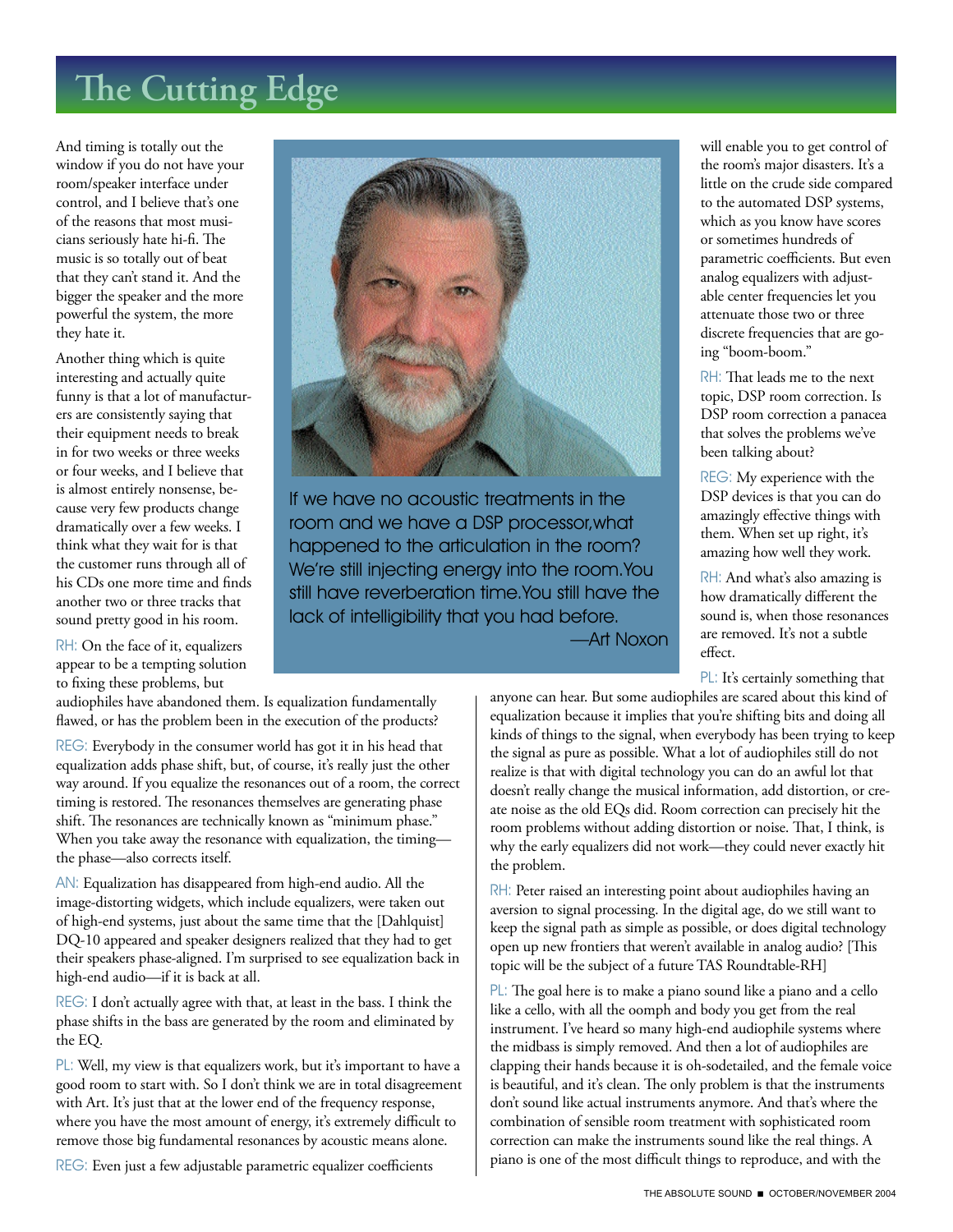### **The Cutting Edge**



Everybody in the consumer world has got it in his head that equalization adds phase shift, but of course it's really just the other way around. If you equalize the resonances out of a room the correct timing is restored. —Robert E. Greene

proper EQ and proper setup of speakers you can really make a piano sound like it is in front of you. And I don't think that is possible unless you use both a sensible room treatment and very sophisticated DSP equalization.

RH: So we still need acoustic treatments and correct loudspeaker placement—DSP room correction isn't the magic bullet.

PL: If you have the chance to separate your low-frequency devices from your mid/high-frequency devices [i.e., a subwoofer with small loudspeakers], you should place your mid/high frequency devices where they give you the best possible imaging and the bass units all the way into the corner of the room. If the bass units are in the corner of the room the whole initial sound from the woofer is minimum phase. It is all going in the right direction at once. Whereas if you try to reproduce the low frequencies from your main speaker standing freely in the room, then much of the bass will go back into the corner of the room, reverse, and then come dripping back to you in the next 4, 5, 6, 10 milliseconds.

AN: That was the phenomenon the TubeTrap was designed to fix back in '83. It's a bass trap placed in the corners behind the speaker with a treble-range diffuser that faces forward into the room. There was no such thing as a hi-fi subwoofer back then. With full-range speakers, the wavefront would expand back into the corner and fold back out. Trapping that bass with a TubeTrap put this company on the map and has kept us alive for twenty years so far. Our approach is to absorb that bass so it doesn't get reflected back into the room, and to backscatter the mids and highs with a polycylindrical diffuser. That rear bass energy you're talking about is the same thing we've

been addressing with Tube Traps for more than two decades.

REG: I'd like to introduce a slightly heretical thought here. If you have a resonance which you then remove by precise equalization, you've actually made your speaker in some sense happier. It does not have to work nearly as hard. The frequency range that had a 10dB boom has now become a range where basically the speaker can produce the required level with 10dB less output. Corner placement is actually nice for speakers because it insures maximum coupling to the room and minimum power input required to generate the bass you want. But, of course, you have to add some time delay if you're going to put the woofers in the corners.

AN: When you build a reverb chamber for acoustic testing, the classic speaker position to stimulate all the room's resonant modes is in the tri-corner [the point where two walls and the ceiling or floor intersect]. This is a room made from concrete two-feet thick coated by two inches of polished marble, and that has a reverberation time of fifteen seconds. The classic position for the measurement microphone to pick up all those resonances is also in a tri-corner.

The goal of speaker placement is to avoid stimulating room resonances, so I'm pointing out an inconsistency here with regard to corner placement of a subwoofer. The typical position to avoid stimulating resonances is 29 percent of the room's dimension off the floor, 29 percent in from the sidewall, and 29 percent in from the end wall. That is the most neutral position possible. I was recently reading a 1974 AES paper where the fellow produced a very smooth response in the room simply by moving the subwoofer around.

But now we have the opposite proposal of putting the subwoofer in the corner. It may have the benefits discussed, but it stimulates all the resonances. We have two diametrically opposed ideas. One is to put it at the minimum resonancestimulating location in the room and achieve fairly flat response, and the other is to put it in the corner and apply DSP room correction to correct for all the distortions that are introduced by stimulating the room modes. I think it's important that we be clear about these opposing perspectives.

PL: I agree they are opposing, but try to look at it this way: corner placement of the woofer will give you more total energy. Why will it give more total energy with the same amount of excursion from the cone? Simply because less of the energy generated by the speaker will be canceled by out-of-phase components interfering with in-phase components. So once you do precision equalization, you will get better timing of the signal. Really, you can say that the more SPL [sound-pressure level] you get at the listening position from a certain placement of the woofer system the less the signal you are receiving is out of phase and canceling. Of course, in most cases you end up getting too much energy, but that is so easy to take away with good DSP room correction. So that's my very simple argument for corner placement.

AN: If you have no acoustic treatments in the room and you have a DSP processor, what happens to the articulation in the room? You're still injecting energy into the room. You still have reverberation time. You still have the lack of intelligibility that you had before. You still have bass energy circulating in the room. People confuse DSP with intelligibility. Intelligibility is the ability of a room to rapidly respond